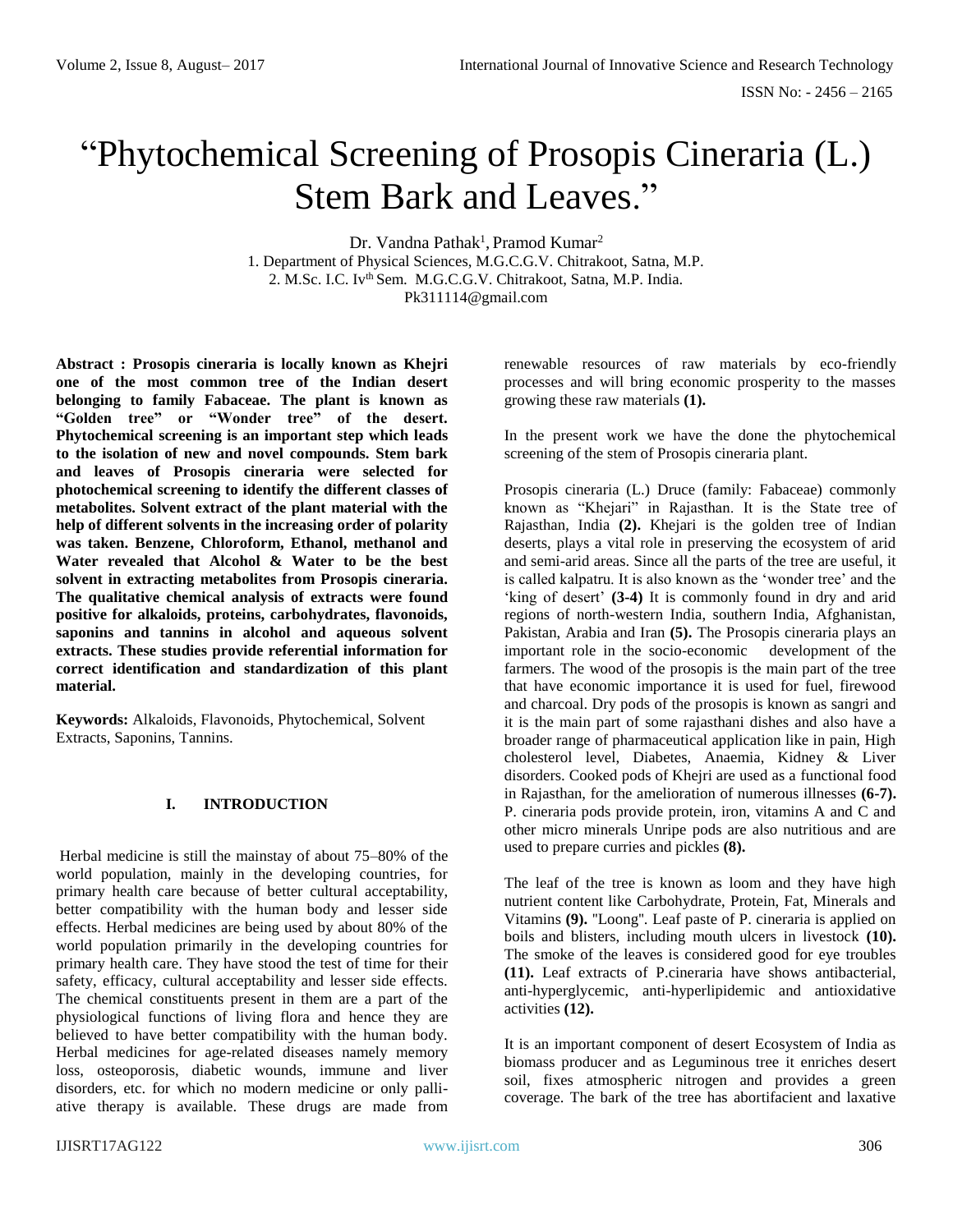properties and is also used as a remedy for rheumatism in the central provinces.

Various phytoconstituents like tannins (gallic acid), steroids (stigmasterol, campesterol, sitosteroletc), Flavone derivatives (Prosogerin A, B, C, D and E) , alkaloids (spicigerine, prosophylline) etc has been isolated from the plant **(13).** It is used as anti-hyperlipidemic, antioxidative, anthelmintic, antibacterial, antifungal, antiviral, anticancer, in treatment of dysentry, bronchitis, asthma, leucoderma, piles, leprosy, muscular tremors and wandering of the mind. It has analgesic and antipyretic activities. It is also used as a remedy for rheumatism. Applied on boils and blisters, mouth ulcers in livestock and on open sores on the skin, good for eye, prevent miscarriage, anti-diabetic agent, help in preventing protein calorie malnutrition and iron calcium deficiency in blood **(14).**

# **II. HABIT & DISTRIBUTION**

Tree of dry condition, found in sandy plains and grows abundantly on the dry, arid and exposed habitat like wasteland, cultivated lands, road sides and surrounding plains of hills. The most common occurrence of the prosodies is the dry places of the world it most commonly found at western Rajasthan, Delhi, Punjab and Gujarat state ofthe India.

Vernacular Names

| Bengali    | (shami):                                          |
|------------|---------------------------------------------------|
| Gujarati   | (khijado,sumri,semru,sami,kamra);                 |
| Hindi      | (janti,banni,jand,sangri,shami,chaunkra,khejiri); |
| Sanskrit   | $(i$ hind, $j$ hand)                              |
| Trade name | (iand, kandi, kheiri);                            |
| Urdu       | (jandi,thand,kan)                                 |

# **III. MATERIALS AND METHOD**

The brief description of the glass ware, instruments, reagents and chemicals which were used in the study are given below.

### *A. Glass Ware*

Conical flask, Funnel, Glass rod, Pipettes, Measuring cylinder, Reagent bottle, Test tube, Beaker, Slide, Brush, Dropper, Crucible, Capillary tube, Iodine flask.

*B. Instrument*

#### *C. Reagents*

Fehling's solution A & B, Dragendorff's reagent, Mayer's reagent, Alpha nephthol solution, Wagner's reagent, Anthrone's reagent, Folin Denis reagent, Million's reagent, Hager's reagent, Aqueous basic lead acetate solution, Ammonia solution, Phosphoric acid.

*D. Chemicals*

10% Sodium hydroxide, Chloroform, Concentrate sulphuric acid, Ethanol, Distilled water, 50% Sulphuric acid, 50% Nitric acid. Sod. Tungustate, Iodine water, 1.5% Hydrochloric acid, 2M Hydrochloric acid, Potassium iodine, 3% Copper sulphate, Concentrate nitric acid, 0.2% Ninhydrin solution, Acetone, Sodium bicarbonate, Glycerin, 5% ferric chloride, 1N NaOH in methanol, 1N NaOH in water, Glycial acetic acid, 1N Hydrochloric acid, 50% HCl, 50% ammonia solution, 50% KOH.

#### *E. Sample Collection and Powder Preparation*

The plant Prosopis Cineraria is widely found throughout the India. For our work plant shami was collected from university field at chitrakoot, Satna, M.P., India.The plant was identified by Dr. Manoj Tripathi, Botanist. The stem was cleaned, dried and grounded to fine powder by using electric mill grinder. The powder was sieved with 30# mess size (No.). Finally the powder was stored in air tight container to prevent moisture and was used for further analyse. In the present study I have done the following tests.

- Determination of moisture content (Loss on drying, LOD at 105oC)
- Determination of ethanol soluble extractive (ESE)
- Determination of water soluble extractive (WSE)
- Determination of chloroform soluble extractive
- Determination of benzene soluble extractive
- Determination of methanol soluble extractive
- Determination of total ash
- Fluorescence Study
- Preliminary Phytochemical analysis
- Quantitative determination
- HPTLC fingerprint profile
- *F. Physicochemical Parameters*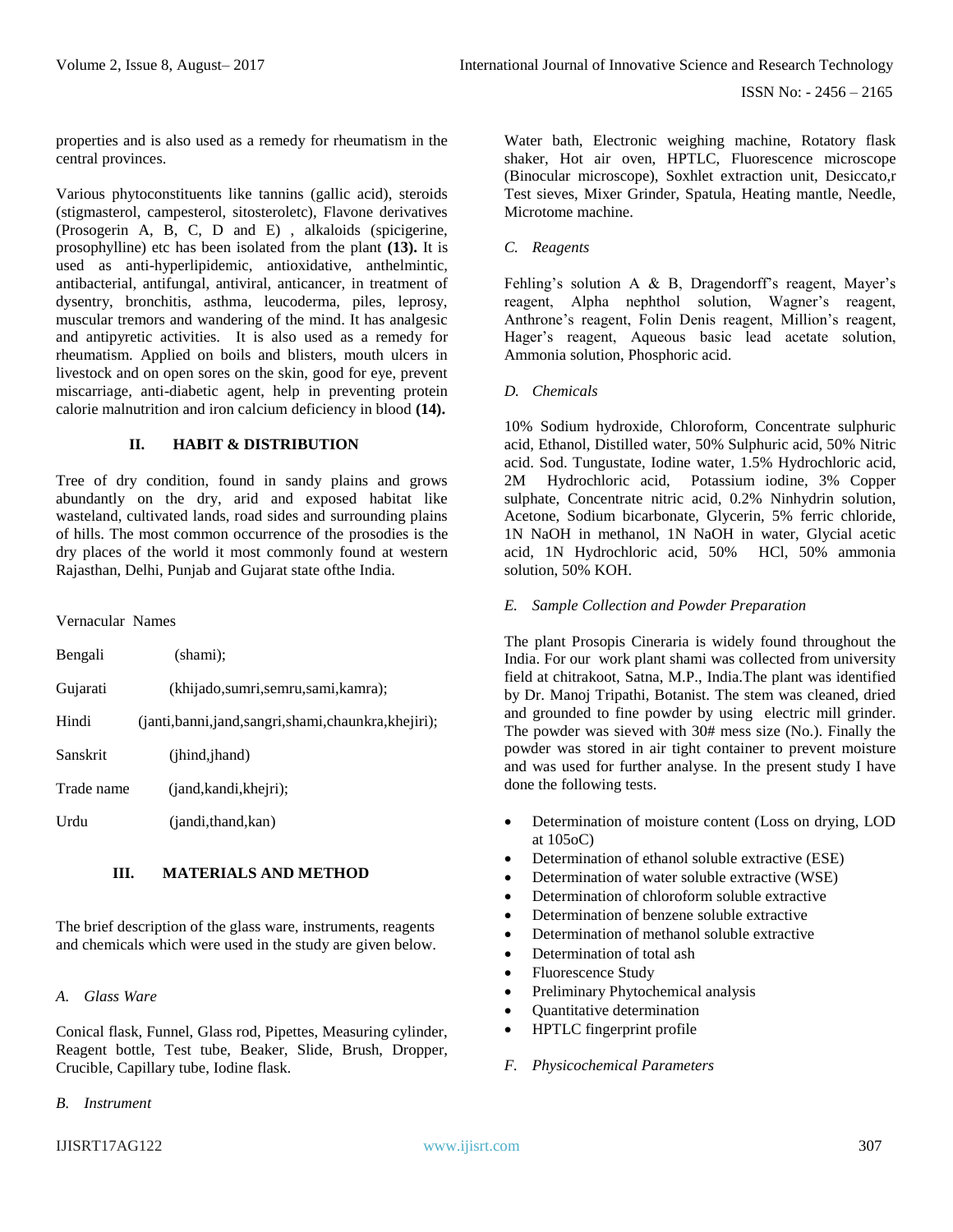The total ash is particularly important in the evaluation of purity of drugs, i.e. the presence or absence of foreign organic matter such as metallic salts and/or silica. The total ash value of plant material indicated the amount of minerals and earthy materials attached to the plant material. The Loss on drying test is designed to measure the amount of water & volatile matters in a sample when the sample is dried under specified conditions. The extractive value of the powdered material was analyzed successively with the different known solvents i.e. Benzene, Chloroform, Ethanol, Methanol and Water.

#### *G. Preparation of Sample Extracts*

For analysis of phytochemicals, macerated the 2g air dried powder with 100 ml alcohol and distilled water separately in a closed iodine flask for 24 hours, shaking frequently during first 6 hours and allowed to stand for 18 hours. Then the solution was filtered by using whatman filter paper No.1.Both the extracts (alcoholic & aqueous) were used for the analysis of different bioactive constituents.

#### *H. Preliminary Phytochemicals Screening*

The extracts obtained from successive solvent extraction were then subjected to various qualitative chemical tests to determine the presence of various phytoconstituents like Alkaloids, Carbohydrates, Proteins, Resins, Saponins, Starch, Flavonoids, Steroids, Coumarins, Tannins, and Phenolic compounds was analysed by following methods.

#### *a). Test for Alkaloids*

- Mayer's test: Added few drops of Mayer's reagents to 1 ml of the acidic, aqueous extract of the powder.
- Dragendroff's test: Dissolved few mg of alcoholic or aqueous extract of powder in 5 ml of distilled water, added 2 M HCl until an acid reaction occurs, then added 1 ml of Dragendorff's reagent.
- Hager's test: To 1 ml of alcoholic extract of powder and added few drops of Hagers reagent.

#### *b). Test for Carbohydrate*

- Anthrone's test: To 2 ml of anthrone's test solution, added 0.5 ml of aqueous extract of powder.
- Fehling's test: To 2 ml of aqueous extract of powder, added 1 ml of mix. of equal parts of Fehling's solution A and Fehling's solution B and boiled the content of the test tube for few minutes.
- Molish's test: To 2 ml of aqueous extract of the powder, added 2- drops of freshly prepared 20% alcoholic solutions of naphthol and Poured  $2$  ml of conc.  $H<sub>2</sub>SO<sub>4</sub>$  so as to form a layer below the mixture.
- *c). Test for Proteins*
- Biuret test: To 1 ml of hot aq. extract of sugarcane powder, added  $5 - 8$  drops of 10% w/v NaOH solution followed by 1 or 2 drops of 3% w/v  $CuSO<sub>4</sub>$  solutions.
- *Xantho protein test:* A little residue was taken with 2 ml of water and 0.5 ml of concentrated nitric acid was added to it.
- Ninhydrin test: The Ninhydrin reagent is 0.1% w/v solution of Ninhydrin in n-butanol. A little of this reagent was added to the test extract.

#### *d). Test for Resins*

Dissolved 1 ml of extract in 1 ml of acetone and poured the solution into 5 ml distil water.

- *e). Test for saponins*
- Foam test: To 5 ml of aq. extract of Sugarcane powder, added few drops of sodium bicarbonate. Shaked vigorously and left it for few minutes.

# *f). Test for Starch*

Dissolved 0.015g of iodine and 0.075g of KI in 5 ml of distilled water and added 2 -3 drops of an aq. extract of Sugarcane powder.

#### *g). Test for Flavonoids: Shinoda's Test*

To 0.5 ml of alcoholic extract of sugarcane powder, added 5- 10 drops of concentrate HCl followed by small 0.5g of 'Mg' metal.

- *Alkaline reagent test:*To the test solution added sodium hydroxide solution.
- *h). Test for Steroids*
- Salkowski's reaction: Added 1 ml of concentrate  $H_2SO_4$  to 2 ml of chloroform extract of the Sugarcane powder carefully, from the side of test tube.
- *i). Test for Coumarins:*

Plant extracts (1ml) were treated with alcoholic sodium hydroxide.

• *Test for tannins: Ferric Chloride test***:** To 1 – 2 ml of extract of Sugarcane powder, added few drops of 5% FeCl<sub>3</sub> solutions.

#### *j). Test for phenolic compounds*

The extract was taken in water and warmed; to this added 2 ml of ferric chloride solution and observed.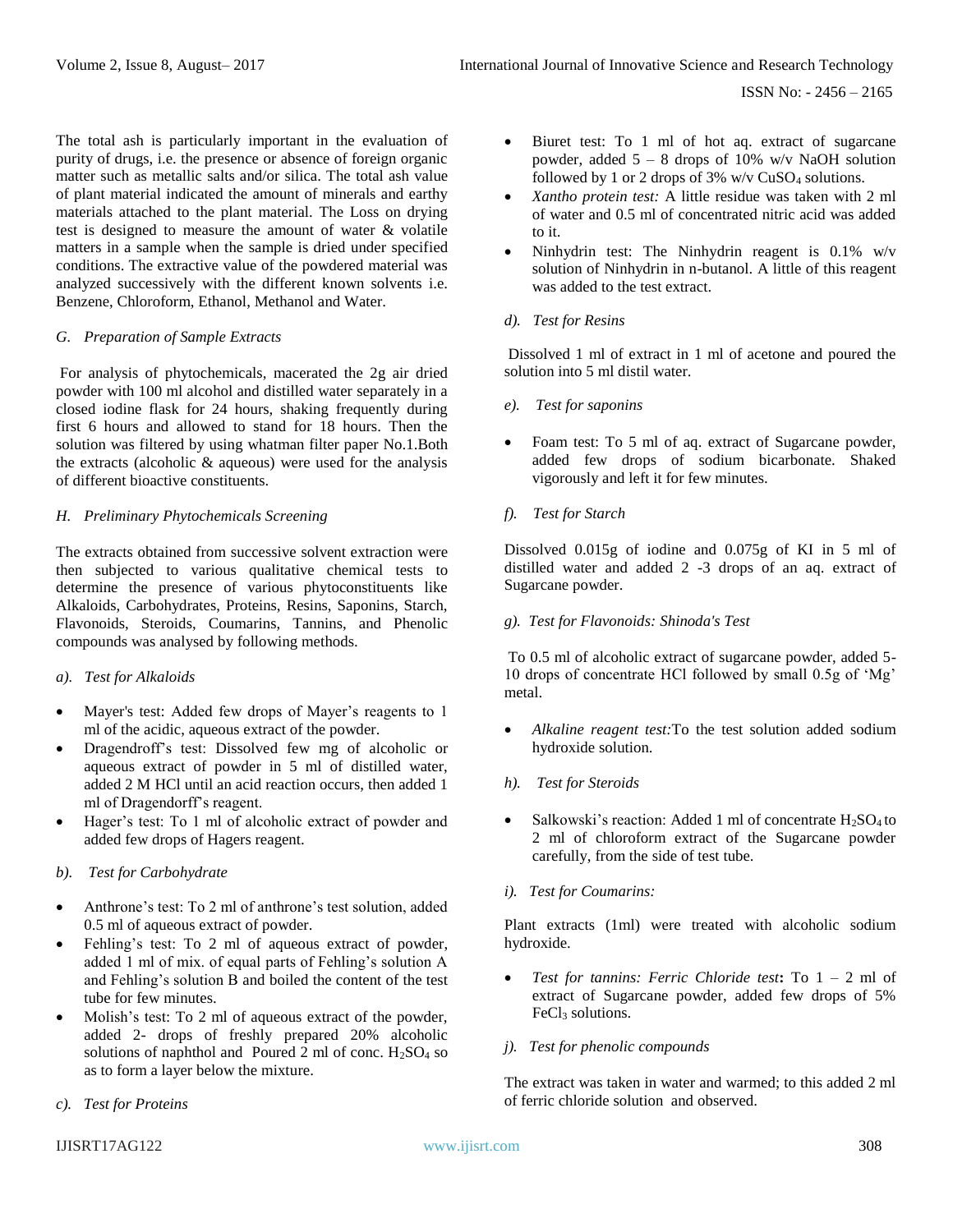ISSN No: - 2456 – 2165

#### *k). Fluorescence characters of the plant powder*

When physical and chemical parameters are inadequate as it often happens with the powdered drugs, the plant material may be identified from their adulterants on basis of fluorescence study. The treatment of powdered sample with different chemical reagents reveals the presence of different chemical constituents with fluorescence character in UV light. Therefore, the results obtained from the present fluorescent studies will also help to check any impurities present in plant powder.

### **IV. QUANTITATIVE ANALYSIS**

Carbohydrates, Proteins, Tannins, Alkaloids and Flavonoids was carried out using for standard methods .

- 1. Estimation of total Carbohydrate by Anthrone method **(20)**
- 2. Protein estimation by Lowry's Method **(21-22)**
- 3. Estimation of Tannin by Folin-Denis method **(20)**
- 4. Estimation of Alkaloids by Dragendorff's Reagent method **(23)**
- 5. Determination of Flavonoid by Bohm and Kocipai Abyazan (1994) **(24)**

# **V. RESULTS & DISCUSSION**

The observations are tabulated in the given tables below:-

| Sr.No. | <b>Parameters</b> | % w/w for leaves | $\%$ w/w for bark |
|--------|-------------------|------------------|-------------------|
|        |                   |                  |                   |
|        | Total Ash value   | 9.0975           | 7.695             |
| っ      | Loss on drying    | 3.893            | 4.0856            |

Table1: Physicochemical Parameters of Powdered of Stem Bark & Leaves of Prosopis Cineraria(L.).

| Sr.No.         | Solvent extract | Yield %w/w for leaves | Yield %w/w for bark |
|----------------|-----------------|-----------------------|---------------------|
| $\mathbf{1}$   | Benzene         | 4.965                 | 3.885               |
| 2              | Chloroform      | 5.09                  | 3.25                |
| $\overline{3}$ | Ethanol         | 12.985                | 4.87                |
| $\overline{4}$ | Methanol        | 21.65                 | 5.495               |
| $\mathfrak{S}$ | Water           | 25.375                | 11.69               |

Table 2: Extractive Values of Stem Bark & Leaves of Prosopis Cineraria(L.)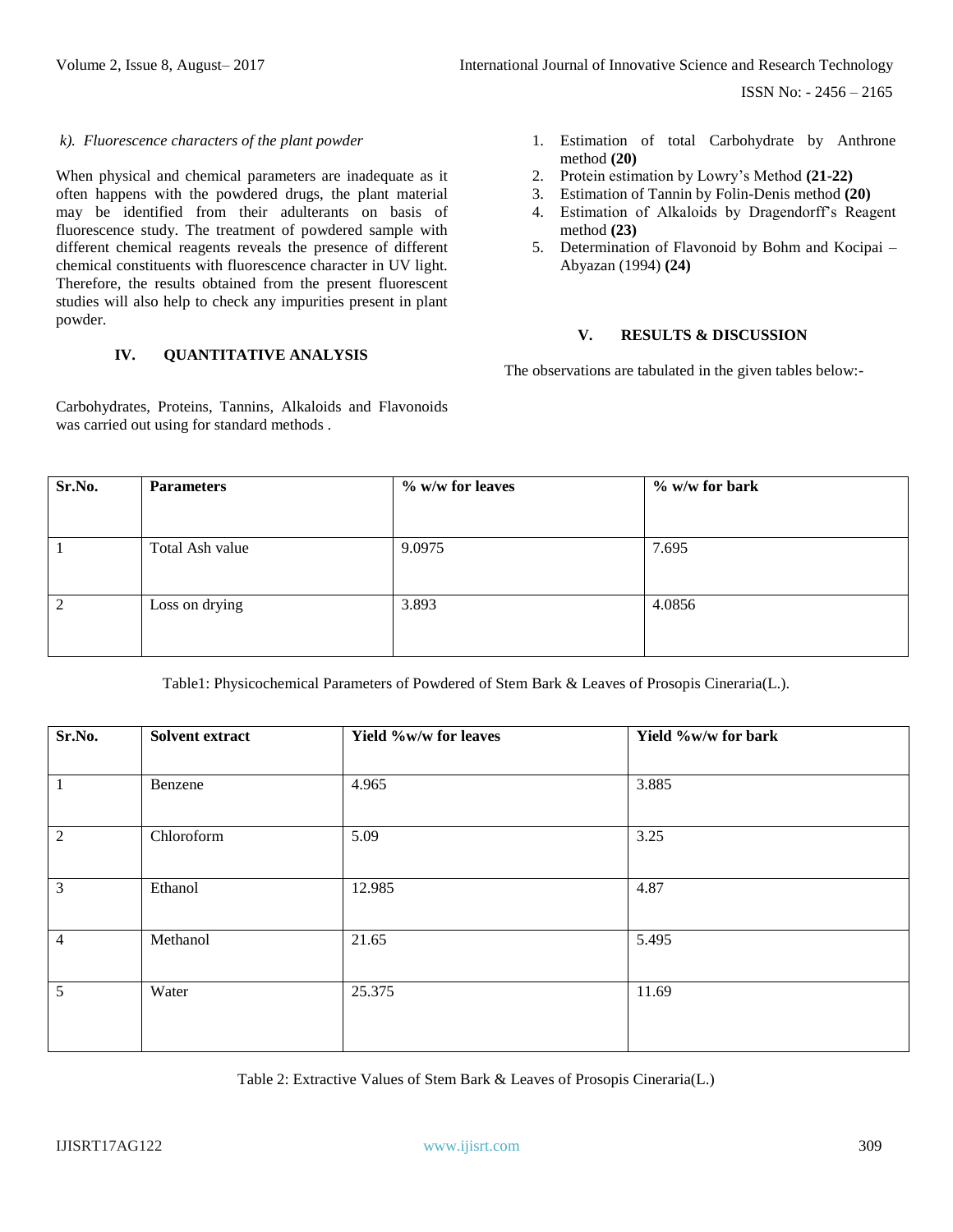| S. No. | <b>Powder + Reagents</b>                       | Observation in day light | <b>Observation at 366 nm</b> |
|--------|------------------------------------------------|--------------------------|------------------------------|
| 1.     | Powder as it                                   | Light green colour       | Green colour                 |
| 2.     | Powder $+$ 1N HCl                              | Light green colour       | Green colour                 |
| 3.     | Powder + Concentrate $H_2SO_4$                 | Dark brown               | Black colour                 |
| 4.     | Powder + Glacial acetic acid                   | Green colour             | Red colour                   |
| 5.     | Powder $+$ Iodine water                        | Green colour             | Black colour                 |
| 6.     | Powder $+50\%$ KOH                             | Greenish colour          | Muddy colour                 |
| 7.     | Powder + 1N NaOH in $H_2O$                     | Yellowish colour         | <b>Black colour</b>          |
| 8.     | Powder + 1N NaOH MeOH                          | Yellow colour            | Orange colour                |
| 9.     | Powder + $50\%$ HNO <sub>3</sub>               | Brown colour             | Black colour                 |
| 10.    | Powder + $50\%$ H <sub>2</sub> SO <sub>4</sub> | Yellow colour            | Dark green colour            |

Table 3: Fluorescence Analysis of Leaves of Prosopis Cineraria(L.)

| S. No. | <b>Powder + Reagents</b>                       | <b>Observation in day light</b> | <b>Observation at 366 nm</b> |
|--------|------------------------------------------------|---------------------------------|------------------------------|
| 1.     | Powder as it                                   | Muddy colour                    | Bluish colour                |
| 2.     | Powder $+$ 1N HCl                              | Muddy colour                    | <b>Black colour</b>          |
| 3.     | Powder + Concentrate $H_2SO_4$                 | Dark brown colour               | Black colour                 |
| 4.     | Powder + Glacial acetic acid                   | Muddy colour                    | Green colour                 |
| 5.     | Powder $+$ Iodine water                        | Muddy colour                    | Green colour                 |
| 6.     | Powder $+50\%$ KOH                             | Muddy colour                    | Green colour                 |
| 7.     | Powder + 1N NaOH in $H_2O$                     | Muddy colour                    | Green colour                 |
| 8.     | Powder + 1N NaOH MeOH                          | Muddy colour                    | Green colour                 |
| 9.     | Powder + $50\%$ HNO <sub>3</sub>               | Brown colour                    | <b>Black colour</b>          |
| 10.    | Powder + $50\%$ H <sub>2</sub> SO <sub>4</sub> | <b>Black colour</b>             | Dark green colour            |

Table4: Fluorescence Study of Steam Bark.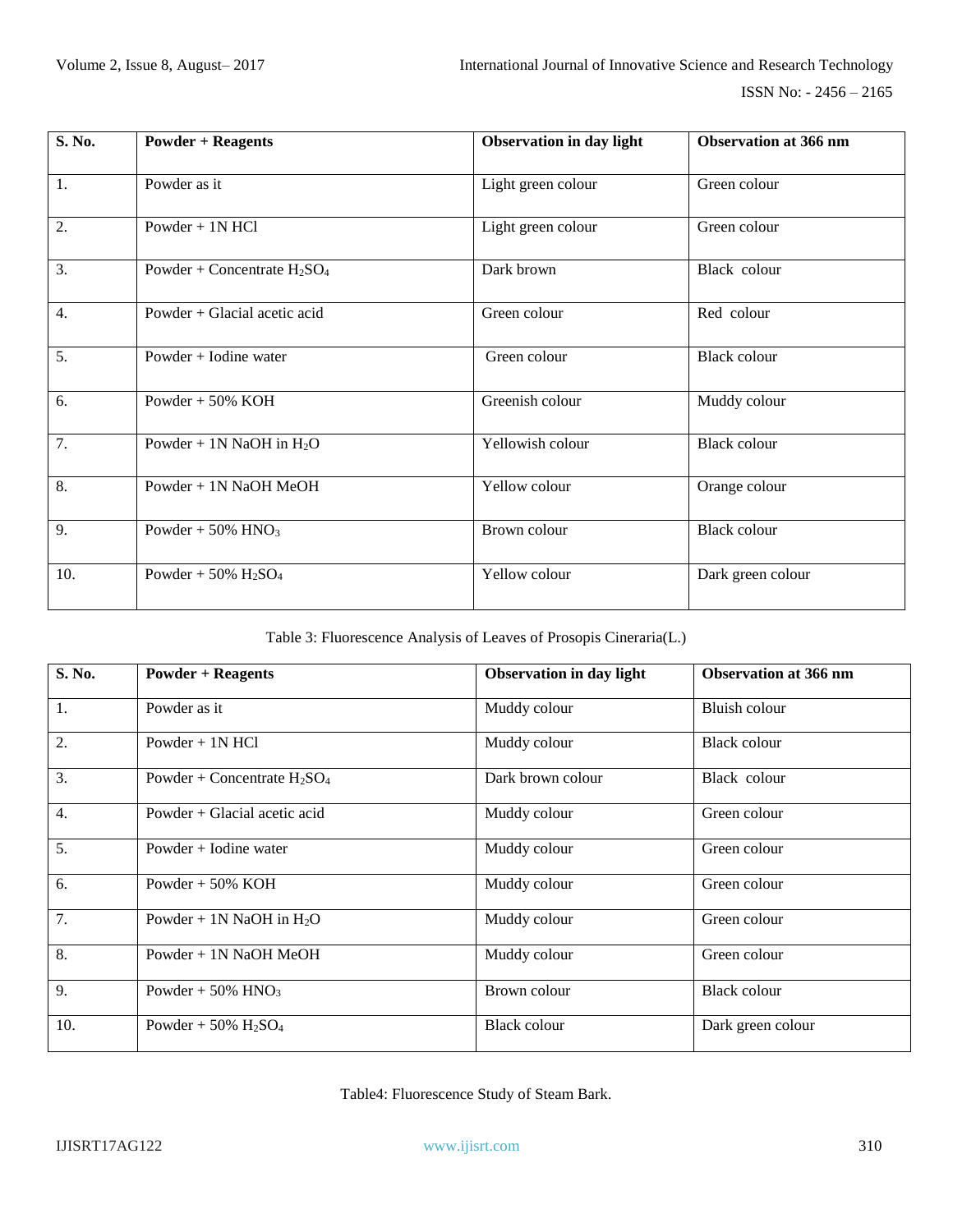| S. No. | Name of experiments                                   | <b>Observation</b>                   | <b>Result</b> |
|--------|-------------------------------------------------------|--------------------------------------|---------------|
| 1.     | Alkaloids                                             |                                      |               |
|        | Mayer's test<br>a.                                    | Pale yellow colour appear            | Present       |
|        | Wagner's test<br>b.                                   | Yellow colour appear                 | Present       |
|        | Dragendorff's test<br>c.                              | Light yellow colour appear           | Present       |
| 2.     | Carbohydrate                                          |                                      |               |
|        | Anthrone's test<br>a.                                 | Green colour appear                  | Absent        |
|        | Fehling's test<br>b.                                  | Brick-red colour appear              | Present       |
|        | Molish's test<br>$c_{\cdot}$                          | Blue-white ring is appear            | Present       |
| 3.     | Proteins                                              |                                      |               |
|        | a.Ninhydrin test                                      | purple colour appear                 | Present       |
|        | b.Xanthoproteic test                                  | Yellow colour appear                 | Present       |
| 4.     | Resins                                                | Turbidity are seen                   | Present       |
| 5.     | Saponin test                                          |                                      |               |
|        | Foam test                                             | Honey comb-like structure are formed | Present       |
| 6.     | Starch test                                           | Greenish colour appear               | Absent        |
| 7.     | Tannin                                                |                                      |               |
|        | Feeric chloride test<br>a.<br>Lead acetate test<br>b. | Dark green colour appear             | Present       |
|        | Potassium dichromate test<br>$c_{\cdot}$              | Yellow ppt appear                    | Present       |
|        |                                                       | Dark yellow colour appear            | Present       |
| 8.     | Phenolic compound                                     | Yellow brown colour appear           | Absent        |
| 9.     | Flavonoid test                                        |                                      |               |
|        | Shinoda's test<br>a.                                  | White foam appear                    | Absent        |
|        | Alkaline reagent test<br>b.                           | Yellow colour appear                 | Present       |
| 10.    | Steroid test                                          |                                      |               |
|        | Salkowski's test                                      | Green colour appear                  | Absent        |
| 11.    | Coumarins test                                        | Dark yellow colour appear            | Present       |

Table 5: Preliminary Phytochemical Screening of Aqueous Extract of Leaves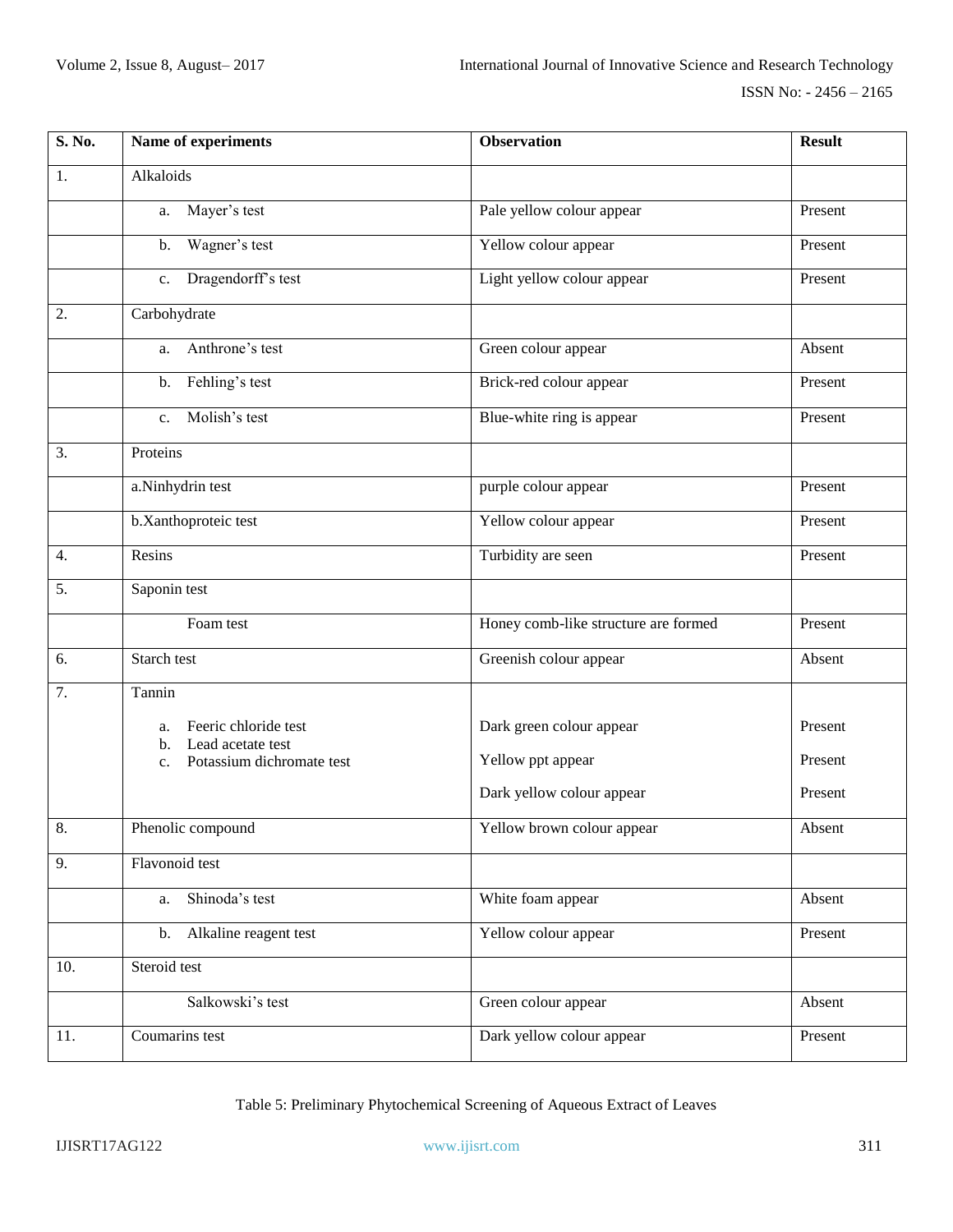| S. No.           | Name of experiments                                   | <b>Observation</b>                   | <b>Result</b> |
|------------------|-------------------------------------------------------|--------------------------------------|---------------|
| 1.               | Alkaloids                                             |                                      |               |
|                  | Mayer's test<br>d.                                    | White colour appear                  | Present       |
|                  | Wagner's test<br>e.                                   | Yellow colour appear                 | Present       |
|                  | Dragendorff's test<br>f.                              | Dark yellow colour appear            | Present       |
| 2.               | Carbohydrate                                          |                                      |               |
|                  | d. Anthrone's test                                    | Green colour appear                  | Present       |
|                  | Fehling's test<br>e.                                  | Blue colour appear                   | Absent        |
|                  | Molish's test<br>f.                                   | Red violet ring is appear            | Present       |
| 3.               | Proteins                                              |                                      |               |
|                  | a.Ninhydrin test                                      | purple colour appear                 | Present       |
|                  | b.Xanthoproteic test                                  | White colour appear                  | Absent        |
| $\overline{4}$ . | Resins                                                | Turbidity are seen                   | Present       |
| 5.               | Saponin test                                          |                                      |               |
|                  | Foam test                                             | Honey comb-like structure are formed | Present       |
| 6.               | Starch test                                           | Yellow colour appear                 | Absent        |
| 7.               | Tannin                                                |                                      |               |
|                  | Feeric chloride test<br>d.<br>Lead acetate test<br>e. | Yellow colour appear                 | Absent        |
|                  | Potassium dichromate test<br>$f_{\cdot}$              | White ppt appear                     | Present       |
|                  |                                                       | Dark yellow colour appear            | Present       |
| 8.               | Phenolic compound                                     | Yellow colour appear                 | Absent        |
| 9.               | Flavonoid test                                        |                                      |               |
|                  | Shinoda's test<br>a.                                  | Magenta colour appear                | Present       |
|                  | Alkaline reagent test<br>b.                           | Yellow colour appear                 | Present       |
| 10.              | Steroid test                                          |                                      |               |
|                  | Salkowski's test                                      | Yellow colour appear                 | Absent        |
| 11.              | Coumarins test                                        | Dark yellow colour appear            | Present       |

Table 6: Preliminary Phytochemical Screening of Aq. Extract of Stem Bark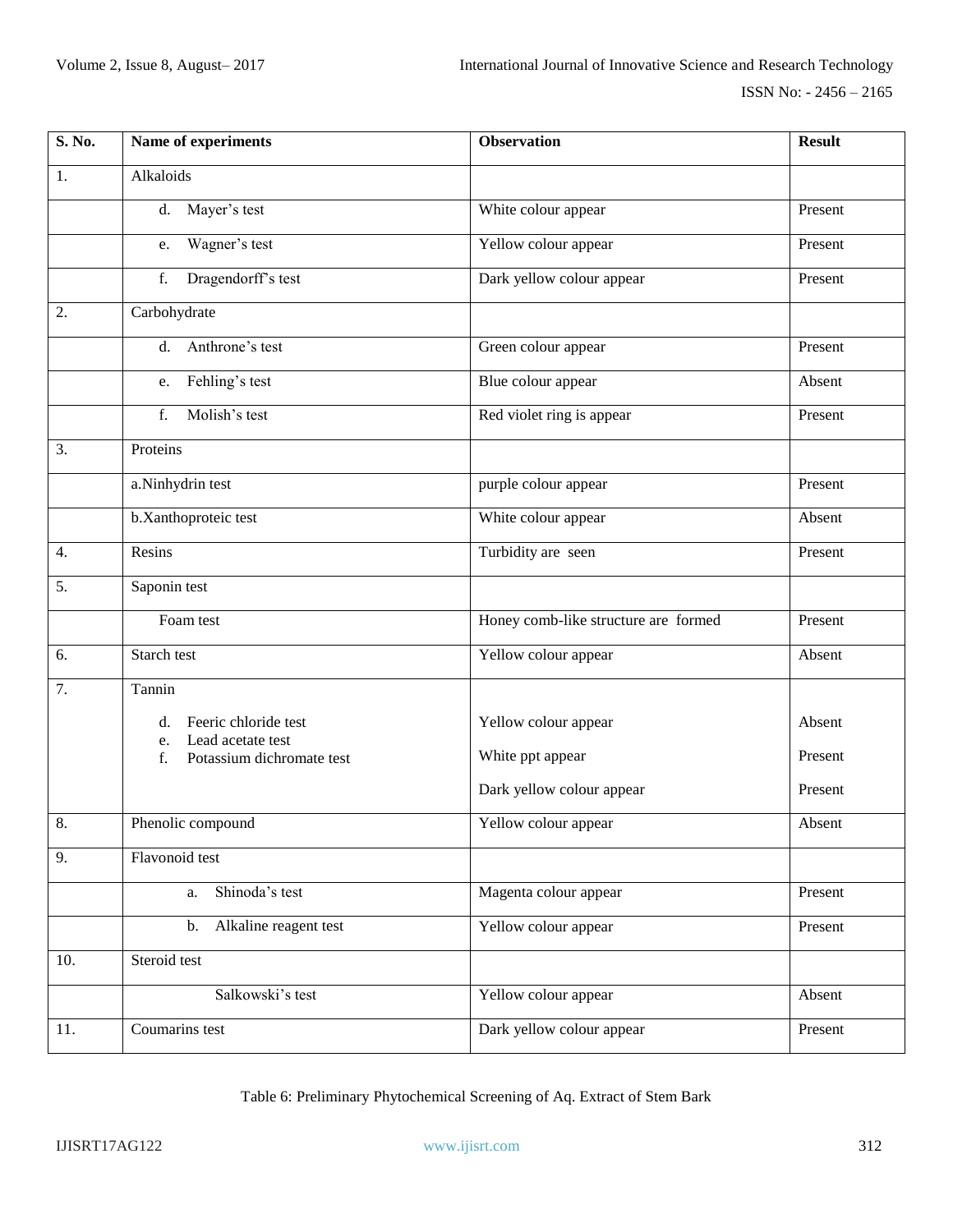| S. No.           | Name of experiments                             | <b>Observation</b>                       | <b>Result</b> |
|------------------|-------------------------------------------------|------------------------------------------|---------------|
| 1.               | Alkaloids                                       |                                          |               |
|                  | Mayer's test<br>g.                              | Green colour appear                      | Absent        |
|                  | Wagner's test<br>h.                             | Pale yellow colour appear                | Present       |
|                  | Dragendorff's test<br>$i$ .                     | Orange colour appear                     | Present       |
| 2.               | Carbohydrate                                    |                                          |               |
|                  | Anthrone's test<br>g.                           | Green colour appear                      | Present       |
|                  | Fehling's test<br>h.                            | Brick-red colour appear                  | Present       |
|                  | Molish's test<br>$i$ .                          | Blue-red ring is appear                  | Present       |
| 3.               | Proteins                                        |                                          |               |
|                  | a.Ninhydrin test                                | Bluish colour appear                     | Present       |
|                  | b.Xanthoproteic test                            | Yellow colour appear                     | Present       |
| $\overline{4}$ . | Resins                                          | Turbidity are seen                       | Present       |
| 5.               | Saponin test                                    |                                          |               |
|                  | Foam test                                       | Honey comb-like structure are not formed | Absent        |
| 6.               | Starch test                                     | Greenish colour appear                   | Absent        |
| 7.               | Tannin                                          |                                          |               |
|                  | Feeric chloride test<br>c.<br>Lead acetate test | Dark green colour appear                 | Present       |
|                  | d.<br>Potassium dichromate test<br>e.           | Green ppt appear                         | Present       |
|                  |                                                 | Greenish yellow colour appear            | Present       |
| 8.               | Phenolic compound                               | Yellow colour appear                     | Absent        |
| 9.               | Flavonoid test                                  |                                          |               |
|                  | Shinoda's test<br>a.                            | Magenta colour appear                    | Present       |
|                  | Alkaline reagent test<br>b.                     | Yellow colour appear                     | Present       |
| 10.              | Steroid test: Salkowski's test                  | Yellow colour appear                     | Absent        |

Table 7: Preliminary Phytochemical Screening of Ethanolic Extract of Leaves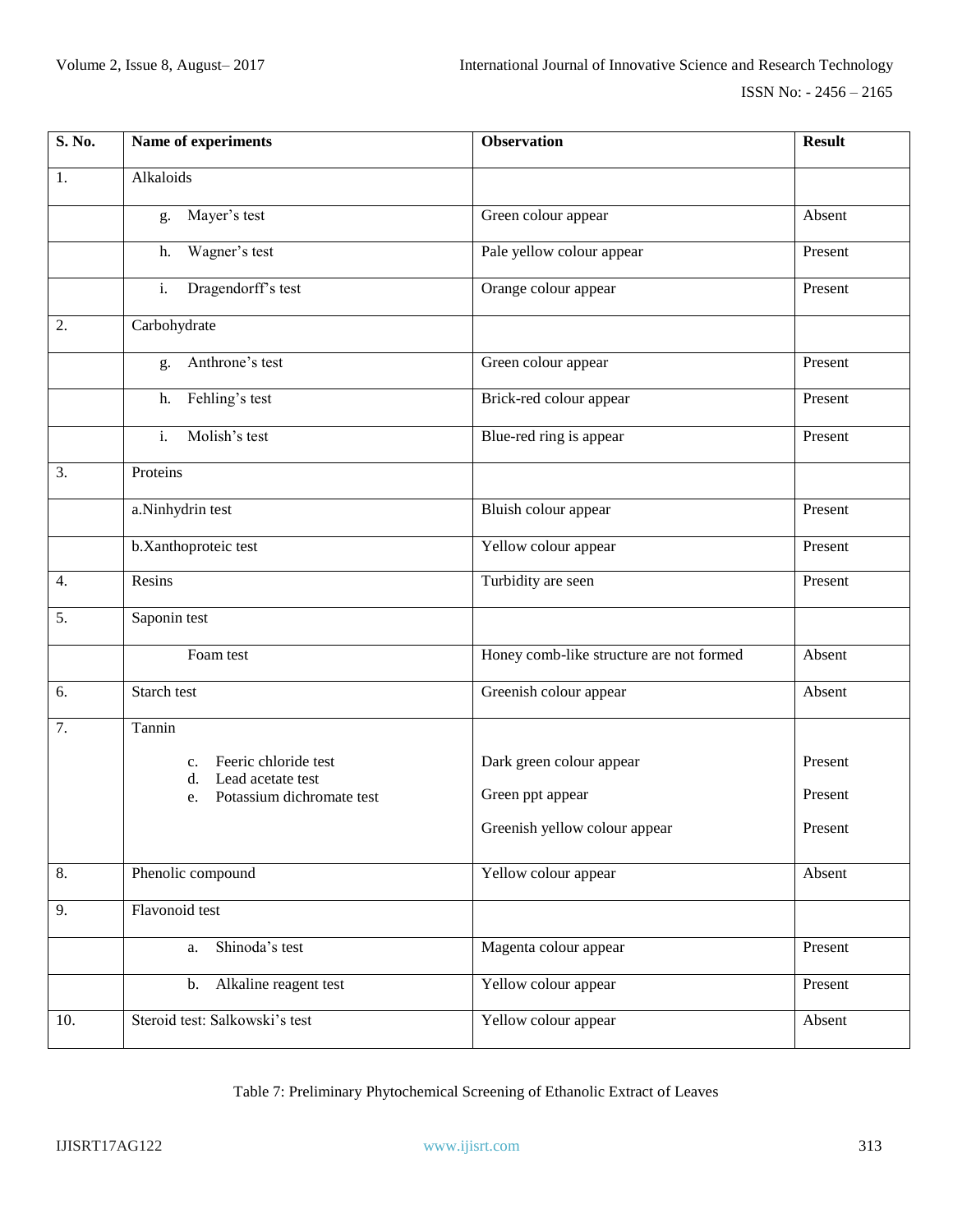| S. No.           | Name of experiments                             | <b>Observation</b>                       | <b>Result</b> |
|------------------|-------------------------------------------------|------------------------------------------|---------------|
| 1.               | Alkaloids                                       |                                          |               |
|                  | Mayer's test<br>j.                              | Pale yellow colour appear                | Present       |
|                  | Wagner's test<br>k.                             | Yellow colour appear                     | Present       |
|                  | Dragendorff's test<br>1.                        | pale yellow colour appear                | Present       |
| 2.               | Carbohydrate                                    |                                          |               |
|                  | $\mathbf{i}$ .<br>Anthrone's test               | Green colour appear                      | Present       |
|                  | Fehling's test<br>k.                            | Blue colour appear                       | Absent        |
|                  | Molish's test<br>$\mathbf{1}$ .                 | Red violet ring is appear                | Present       |
|                  |                                                 |                                          |               |
| 3.               | Proteins                                        |                                          |               |
|                  | a.Ninhydrin test                                | purple colour appear                     | Present       |
|                  | b.Xanthoproteic test                            | Light yellow colour appear               | Present       |
| $\overline{4}$ . | Resins                                          | Turbidity are seen                       | Present       |
| 5.               | Saponin test                                    | Honey comb-like structure are not formed | Absent        |
|                  | Foam test                                       |                                          |               |
| 6.               | Starch test                                     | Yellow colour appear                     | Absent        |
| 7.               | Tannin                                          |                                          |               |
|                  | Feeric chloride test<br>f.<br>Lead acetate test | Green colour appear                      | Present       |
|                  | g.<br>Potassium dichromate test<br>h.           | Yellow ppt appear                        | Present       |
|                  |                                                 | Dark yellow colour appear                | Present       |
| 8.               | Phenolic compound                               | Yellow colour appear                     | Absent        |
| 9.               | Flavonoid test                                  |                                          |               |
|                  | Shinoda's test<br>$c_{\cdot}$                   | Pink colour appear                       | Present       |
|                  | Alkaline reagent test<br>d.                     | Yellow colour appear                     | Present       |
| 10.              | Steroid test                                    |                                          |               |
|                  | Salkowski's test                                | Yellow colour appear                     | Absent        |

Table 8: Preliminary Phytochemical Screening of Ethanolic Extract of Stem Bark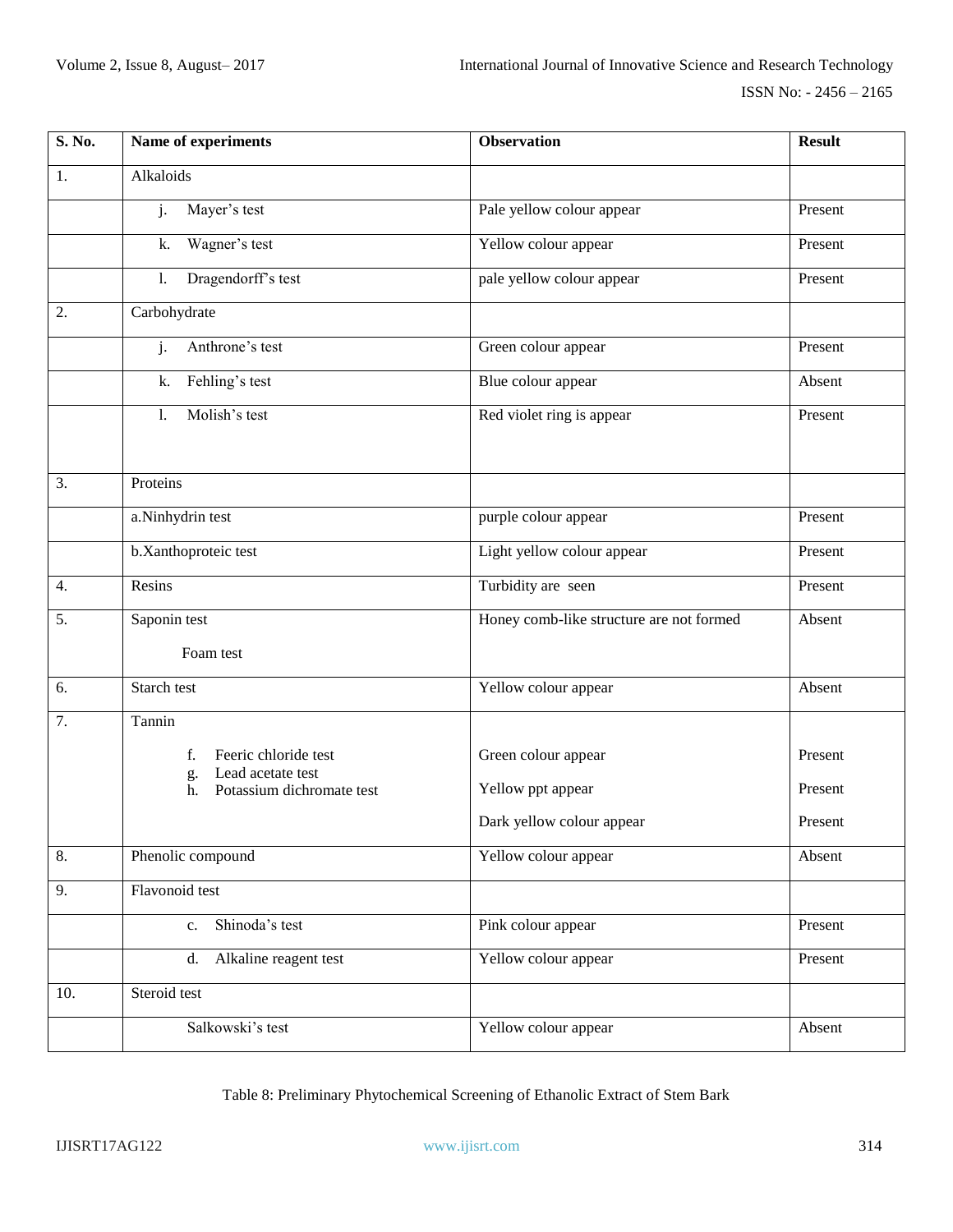| Sr.No.         | <b>Name of constituents</b> | mg/ml or $\%$        |
|----------------|-----------------------------|----------------------|
|                | Tannin                      | $0.28715$ mg/ml      |
| $\overline{2}$ | <b>Total Carbohydrates</b>  |                      |
|                | a. For $0.5$ ml             | $1.5389$ mg/ml<br>a. |
|                | For 1 ml<br>$b_{1}$         | b. $1.465$ mg/ml     |
| 3              | Protein                     |                      |
|                | a. For $0.1$ ml             | a. 1.3691 mg/ml      |
|                | b. For $0.2$ ml             | $3.220$ mg/ml<br>b.  |
| $\overline{4}$ | Alkaloid                    | 43.3793 mg/ml        |
| 5              | Flavonoid                   | 6.1652 %             |

Table 9: Quantitative Analysis of Stem Bark of Prosopis Cineraria (L.).

| Sr.No.         | <b>Name of constituents</b>    | mg/ml or $\%$        |
|----------------|--------------------------------|----------------------|
| $\mathbf{1}$   | Tannin                         | 1.35437 mg/ml        |
| $\overline{2}$ | <b>Total Carbohydrates</b>     |                      |
|                | For $0.5$ ml<br>$c_{\cdot}$    | $1.1278$ mg/ml<br>c. |
|                | For 1 ml<br>d.                 | $1.0265$ mg/ml<br>d. |
| 3              | Protein                        |                      |
|                | For $0.1$ ml<br>C <sub>1</sub> | c. $2.064$ mg/ml     |
|                | For $0.2$ ml<br>d.             | d. $4.077$ mg/ml     |
| $\overline{4}$ | Alkaloid                       | 43.3793 mg/ml        |
| 5              | Flavonoid                      | 21.0386 %            |

Table10: Quantitative Analysis of Leaves of Prosopis Cineraria (L.).

#### **VI. DISCUSSION**

Table-1 reveals the moisture contents at  $105\degree C$  and the total ash value and it was 3.893% & 9.0975% for leaves and 4.0856% & 7.695% for bark respectively. Table-2 reveals the benzene, chloroform, ethanol, methanol & water soluble extractive value and it was 4.965%, 5.09%, 12.985%, 21.65%, 25.375% for leaves and 3.885%, 3.25%, 4.87%, 5.495%, 11.69% for stem bark respectively. The fluorescence characteristics of powderd sample with different reagent were observed under day light and UV light (366nm). It is a tool for the determination of constituents present in the plant that gives an idea on its chemical nature.

Preliminary photochemical screening of aqueous extract of stem was performed for screening and identification of bioactive chemical constituents present in them and their findings revealed the presence of various phytochemicals such as carbohydrates, proteins, resin, saponin, flavonoids, tannin but starch and steroids are absent. In case of ethanolic extract, presence of alkaloids, carbohydrate, protein, resin, tannin was seen but saponin, starch and steroids were absent.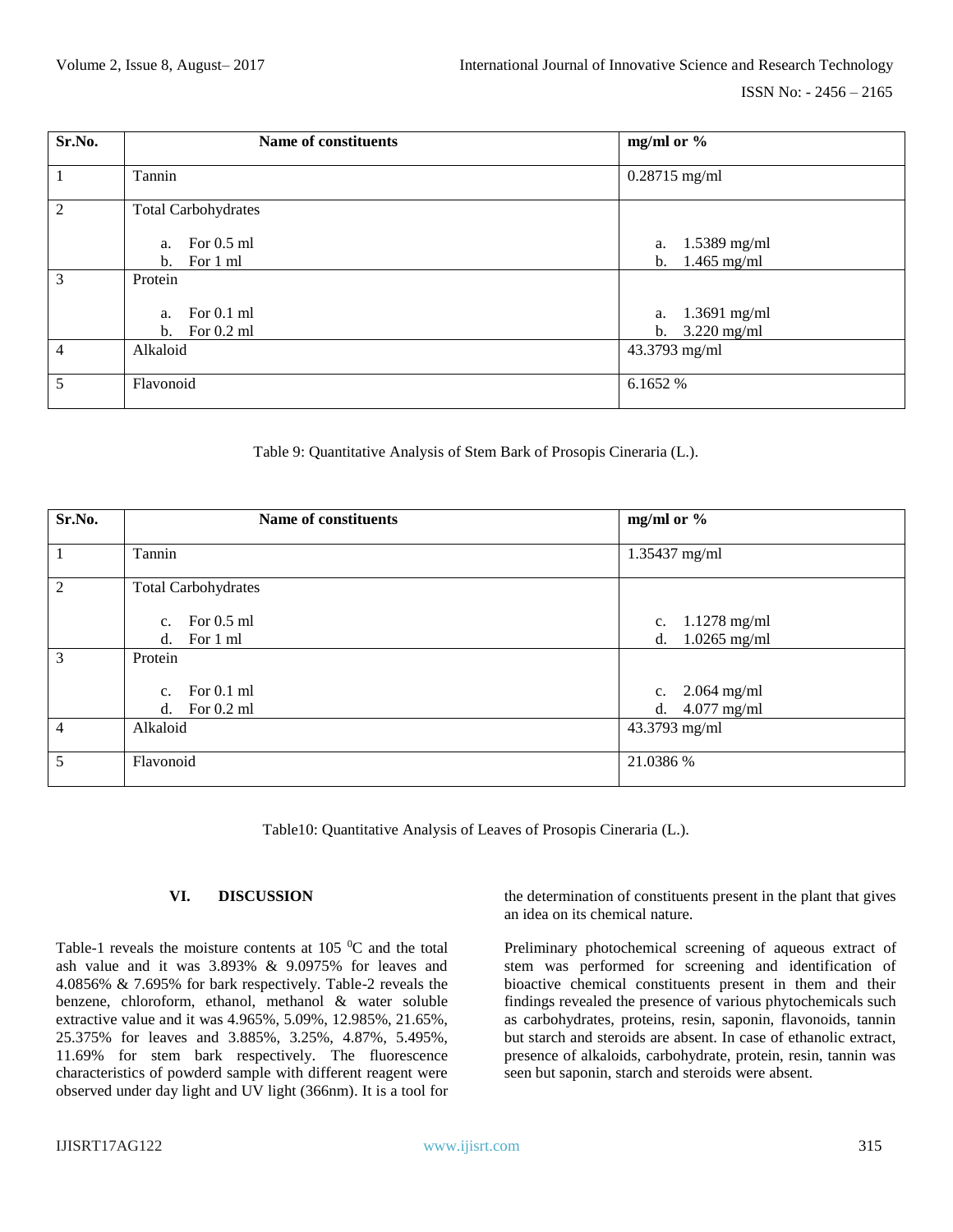ISSN No: - 2456 – 2165

The quantitative determination of the bioactive constituents in the present study shows the presene of tannin in leaf 1.3544mg/ml and in stem bark is 0.2872mg/ml, total carbohydrates in leaf and stem bark, for 0.5 ml is 1.1278mg/ml, 1.5389mg/ml, & for 1 ml is 1.0265mg/ml, 1.465mg/ml respectively, alkaloid in leaf is 75.381mg/ml and in bark is 43.379 mg/ml & flavonoid content in stem bark and in leaf was, 6.1652%, 21.0386% respectively.

# **VII. CONCLUSION**

Ayurvedic herbal medicines ensure physical and mental health without side effects containing the natural ingredients. The Ayurvedic herbal medicines help bring arogya to human body and mind ("arogya" means free from disease) while allopathic drugs/medicines have more side effects due to the presence of various toxic chemicals.

From the study it is quite clear that the plant Prosopis cineraria produce several compounds including alkaloids, tannins, saponins, flavonoids, proteins, coumarins and resins . The constituents of leaves and stem bark of Prosopis have several medicinal properties and can be utilized for the treatment of various diseases. So, it can be concluded that this plant can be used for treating various ailments without any side effects.

#### **REFERENCES**

- [1]. V.P. Kamboj. A General articles of Herbal medicine. Current Science,Vol.78,No.1,10 Janu.2000.
- [2]. Kalwar SC, Sharma ML, Gurjar RD, KhandelwalMK, Wadhawan SK,Geomorphology and environmental sustainability, Concept Publishing Company, New Delhi,1stedn.,2005, pp 351.
- [3]. Bari EA, Fahmy G, Thani NA, Thani RA, Dayem MA,The Ghaf Tree, Prosopis cineraria in Qatar, published by Qatar University and National Council for Culture, Arts and Heritage, Doha, 2007.
- [4]. Burdak LR, Recent Advances in Desert Afforestation-Dissertation, Forestry Research, F.R.I., Dehra Dun 1982.
- [5]. Tarachand, Anil Bhandari, Bhupendra K. Kumawat, Ashok Shrma and Naveen Nagar. Physiochemical and Preliminary phytochemicals screening of pods of Prosopis cineraria (L.) Druce. Der Pharmacia Sinica,2012, 3(3):377-381.
- [6]. Chogem S K, Pasiecznik NM, Harvey M, Wright J, Awan SZ, Harris PJC. Prosopis pods as human food, with special reference to Kenya.Water SA 2007; 33:419-424.
- [7]. Shruti Malik, Sonia Mann, Deepika Gupta, Rajendra K. Gupta (2013). Nutraceutical Properties of Prosopis cineraria (L.) Druce Pods : A Component of "Panchkuta". Journal of Pharmacognosy and Phytochemistry Vol.2 No.2, 2013, 66-72.
- [8]. Khandelwal Preeti, Sharma Ram Avatar, Agarwal Mala (2015). Pharmacology, phytochemistry and therapeutic application of Prosopis cineraria linn. Journal of plant science 2015;3(1-1):33-39.
- [9]. Ashish Kumar Pareek, Dr. Shiv Garg, Manoj Kumar, Sardar Mal Yadav. Prosopis cineraria : A Gift of Nature for Pharmacy. International Journal of Pharma Science and Research, Vol.6,No.6,June 2015.
- [10]. Chopra RN, Nayar SL, Chopra IC. Glossary of Indian Medicinal Plants. CSIR, New Delhi, 1956, 204.
- [11]. Malik A, Kalidhar SB. Phytochemical investigation of Prosopis cineraria L.(Druce) leaves. Indian Journal of Pharmaceutical Science 2007; 69:576-578.
- [12]. Velmurugan V, Arunachalam G, Ravichandran V. Anthelmintic potential of Prosopis cineraria (Linn.) druce stem barks. Asian Journal of Plant Science and Research 2011; 1(2):88-91.
- [13]. Garg A, Mittal S K. 2013. Review on Prosopis cineraria: A potential herb of Thar desert. Drug invention today. 5: 6 0-6 5.
- [14]. Sharma D, Singla Y P. 2013. Evaluation of antihyperglycemic and antihyperlipidemic activity of Prosopis cineraria(Linn.) in wistar rats.Journal of Scientific and Innovative Research; 2 (4): 751-758.
- [15]. Venugopal Gaddaguti, Srinivasa Reddy Ch, Narasimha Rao Bhogireddy, BotlaVenkat Rao, Venkateswara Rao Talluri, Allu Prasada Rao. Pharmacognostic and Preliminary Phytochemical Evaluation of Ocimum basilicum L. var. pilosum (Willd.) Benth. and O.tenuiflorum var. CIM-AYU, International Journal of Pharmacognosy and Phytochemical Research 2015, **7**(3), 519-526.
- [16]. Anonymes, Laboratory guide for the analysis of Ayurveda and Siddha formulations. Central council for for research in Ayurveda and Siddha, Department of AYUSH, Ministry of Health and Family Welfare, Government of India. J.L.N.B.C.E.H. Anusandhan Bhawan, 61-65, Institutional area, Opp. D-block, New Delhi- 110058. 2010, 83-87.
- [17]. Kokoski J, Kokoski R & Salma FJ. Fluorescence of powdered vegetable drugs under ultra violet radiation. Journal of the American Pharmaceutical association,1958, 47, pp 75-78.
- [18]. Sujan Ganapathy PS, Ramachanra YL, Sudeep HV, BellamkondiPavan Kumar, SomashekharaAchar KG &Rai S P. Pharmacognostic and Phytochemical evaluation of Holarrhenaantidysentrica Wall. *The Asian*  and Australasian Journal of Plant Science and Biotechnology,2009, 3(1), pp 47-50.